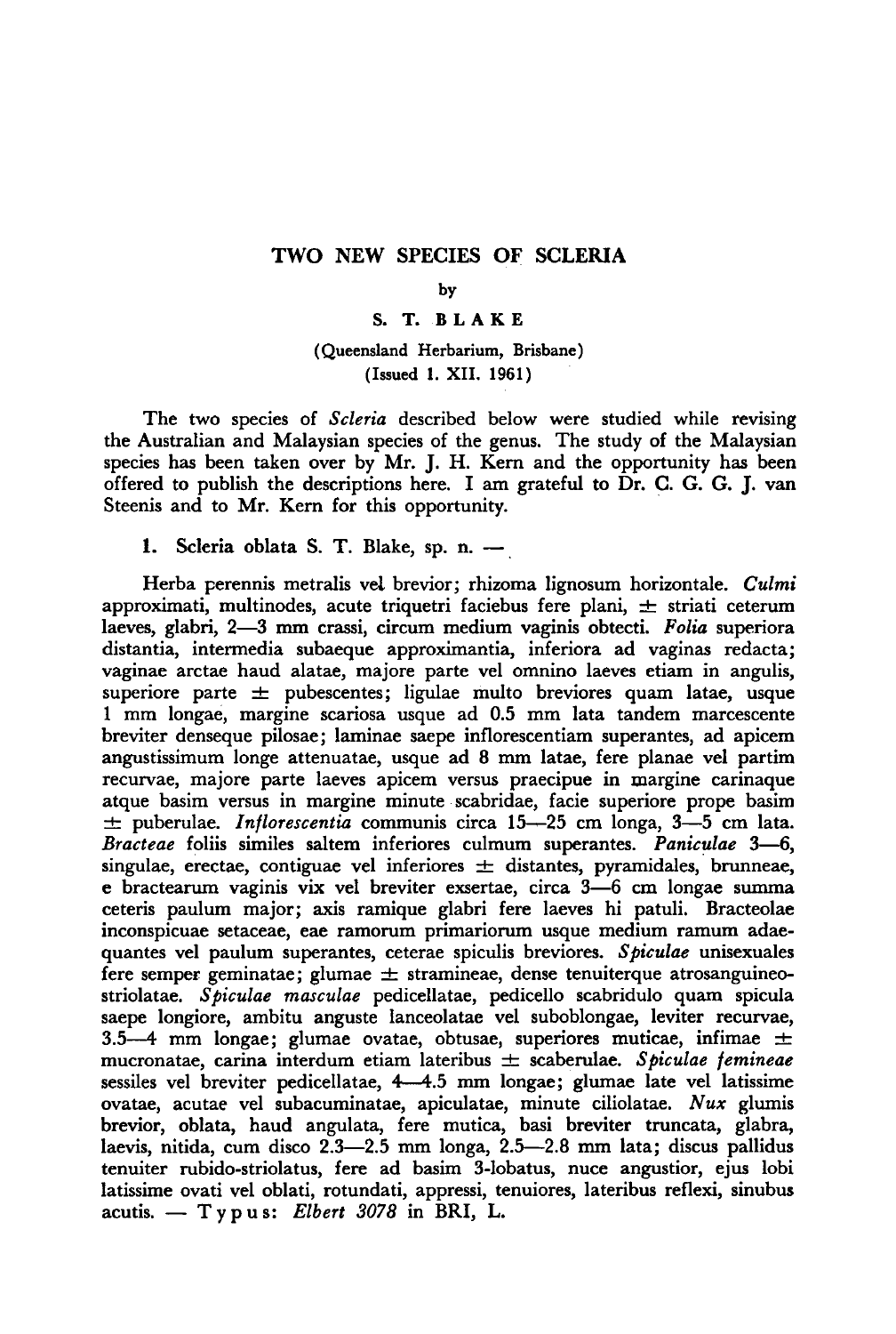CEYLON. Colombo: Macrae (MEL); without definite locality: Thwaites C.P. 2745 (MEL, BO).

THAILAND. Bangkok: Kerr 6974 (SING).

BANGKA. Lobok Besar, 20 m, sandy soil: Anta 438 (L).

RHIO ARCHIPELAGO. Pulau Batan: *Ridley 6112* (SING).<br>MALAYA. Perak: Batu Gajah: *Burkill & Haniff in S.F.N. 13387* (SING). Trengganu, Bundi: Rostado (SING). <sup>P</sup> <sup>a</sup> h <sup>a</sup> n g, Kuala Pahang: Ridley <sup>1479</sup> (SING); Kuala Taban: Seimund <sup>257</sup> p.p. (SING). Selangor, Kuala Lumpur: Hume <sup>7739</sup> <sup>A</sup> (SING). Malacca, Malacca: Gaudichaud <sup>92</sup> (FI), Griffith (FI), Hervey (SING), ? Ridley (SING); Alor Gajah: Ridley (SING). Johore, Tanah Merah Road: Ridley <sup>1719</sup> (SING); Kota Tinggi, Lombong, rice fields: Corner (SING). Renang Penang Hill, 690 m: Nauen (SING); hill S. of Ginting Pass: Burkill in S. F. N.<br>4615 (SING); Waterfall: Curtis 22 p.p. (SING). Sing a pore, Reservoir: Holttum &<br>Henderson (SING); Changi: Ridley 5809 (SING); Galang: R Furtado in  $S.F.N.$  18630 (SING, BO).

JAVA. West Java, Tjikoja, ad vias et in sylvis aridis: Zollinger <sup>469</sup> (FI, L); near Djakarta, 0 m: Kern 8423 (L); Res. Bantam: van Hasselt (L); Bogor, grassy<br>ruderal areas, stream bank: de Wit 4210 (L). Central Java, Magelang: Blume (L). Pulau Panaitan, Nof Mt. Parat: van Borssum Waalkes <sup>636</sup> (L).

PHILIPPINE ISLANDS. Palawan, Taytay: Bur. Sci. 9244 Merrill (BO, L, SING);<br>Mindanao, Bukidnon, Malaybalay, 570 m: Santos 5991 (L). Sulu Prov., Turtle<br>Is., upper slope on hill, 56 m: Santos 4740 (L).

BORNEO. East Borneo, Maloewi, along the shore, <sup>3</sup> m: Aet <sup>183</sup> (L, BO). North Borneo: Sandakan and vicinity: Ramos <sup>1709</sup> (L). Labuan I., Port Victoria, shadow of trees, clayey soil, roadside: van Royen 2890 (L).

CELEBES. S. E. CELEBES, Rumbia, Wambakowu, monsoon forest: Elbert 3078 (BRI, L).

Specimens of this species have been referred to S. levis Retz. by most authors, but  $S$ . levis is the correct name for the very different species widely known as S. hebecarpa Nees as I have pointed out in J. Arnold Arb. 35: 226—7. 1954. I also stated that the "name S. levis (the epithet of which is often spelled laevis) has been commonly applied to specimens of S. terrestris (L.) Fasset on which the fruits are somewhat depressed due to imperfect development." At first sight S. oblata resembles such specimens of S. terrestris, but the bracteoles are inconspicuous, the male spikelets  $\pm$  recurved, the ligule is shorter and densely hairy on the margins, the peduncles are very short and the disc is more deeply divided with acute sinuses; the short, oblate, shining mature nut is quite distinctive and the smooth culms and nearly smooth leaves are noteworthy. Burkill & Haniff in S.F.N. 1314 and Ridley's specimens from Galang have more prominent bracteoles than the other specimens, especially in the topmost panicles.

# 2. Scleria tricuspidata S. T. Blake, sp. n. –

Herba annua viridis  $\pm$  scaberula plerumque 10—30 cm alta. Culmi fasciculati, triquetri,  $\pm$  scaberuli vel marginibus etiam parce scabri vel fere laeves, faciebus rigide pubescentes vel glabri, sub inflorescentia enodes vel uninodes. Folia basalia et caulinia saepius fere vel omnino ad vaginas redacta; vaginae triquetrae, marginibus costiformibus minute scaberulis baud alatae, faciebus  $\pm$  scabro-pubescentes; ligulae breviores quam latae, rotundatae,  $±$  1 mm longae, margine hirsutae; laminae, ubi adsunt, lineares in apicem angustum rotundatum attenuatae, sursum marginibus carinaque scabrae alibi scaberulae vel laeves, 2—3.3 mm latae, culmum interdum superantes. Inflorescentia communis sparsa circa 3-nodis <sup>e</sup> paniculis 3—5 composita. Bracteae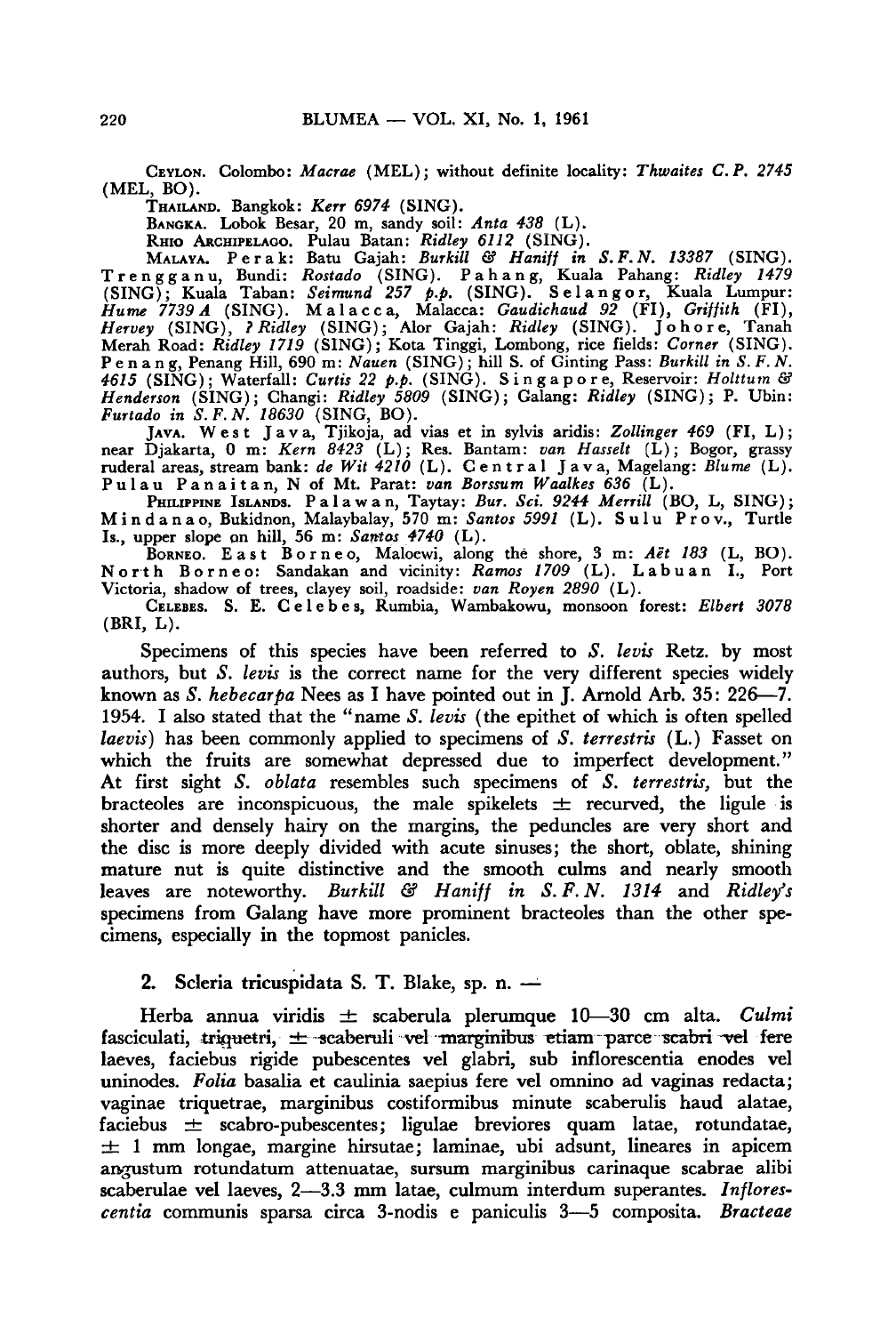inferiores folio evoluto simillimae. Paniculae singulae vel binae ad nodos distantes ortae, inferiores longissime pedunculatae, oligostachyae, densae, summa ceteris major valde remota; pedunculi graciles, admodum nutantes, scabridi, inferne compressi et ancipites sursum triquetri bialati. Spiculae unisexuales, singulae sed arete approximatae, pedicellatae; glumae pallidae tenuiter ferrugineo-striatae carina virides, extus glabrae. Spiculae masculae paucae, saepius paniculam terminantes, pedicello 1—2 mm longo praeditae, oblongo-lineares 3—4 mm longae. Spiculae femineae saepe brevius pedicellatae, 4.5—5 mm longae; glumae anguste ovatae, acutae, carina sursum  $\pm$  scaberula  $\pm$  excurrente.  $\bar{N}ux$  gluma brevior, alba, opaca, fere oblonga (admodum ellipsoidea vel admodum ovoidea), acuminato-apiculata, prope basim abrupte constricta, obtuse trigona, reticulato-rugosa atque  $\pm$  verrucosa, parce pubescens, cum disco 2.5—2.75 mm longa, 1.7—1.8 mm lata. Discus arete appressus basi productus, a basi visus fere triangularis obscure trilobatus, nuce paulo angustior, margine  $\pm$  incrassatus, lobis  $\pm$  obtusis mucronatis mucrone erecto subulato 0.2 mm longo. — T <sup>y</sup> <sup>p</sup> u s: Blake <sup>5291</sup> in BRI (holotypus), K, L, MEL.

Mo<mark>luccas. Aru Is., P. Trangan: *Buwalda 5555* (BO, L).</mark><br>Australia. Northern Territory. Gove (12°15'S., 136°43'E.) in *Mela* leuca leucadendron stand: Specht <sup>957</sup> (BRI); Port Bradshaw (12° 27'S., 136° 42'E.) at edge of Melaleuca leucadendron swamp: Specht 783 (BRI); South Bay, Bickerton I., in the Gulf of Carpentaria, in moist Melaleuca leucadendron stand: Specht 559 (BRI). -In the Gulf of Carpentaria, in motst *metalence tencements stand. Specifi 553* (DKT). —<br>Queensland. Cook District, Cairns, in wet sandy forest land about sea level: Blake <sup>9379</sup> (BRI). North Kennedy District, Rockingham Bay, in moist places: Dallachy (MEL, BRI). Moreton District, Coolum on wet swampy ground: Blake 13760 (BRI); Alexandra Headland, swampy cliffside: Blake 5190 A (BRI); base of Buderim Mtn, marshy ground: Blake <sup>5208</sup> (BRI); Geebung, Brisbane, hillsides in open forest: Blake 5086 (BRI), and in damp places: Blake 5309 (BRI); Chermside — Aspley, Brisbane, damp places: Blake 5126 (BRI); Moggill, Brisbane, damp hillside in open forest: Blake 5291 (BRI); The Gap, Brisbane, 60 m, damp grassy places: Blake <sup>18739</sup> (BRI); Samsonvale near Brisbane, <sup>37</sup> m, damp grassy place in open forest: Blake 15498 (BRI); Sunnybank, damp places: Blake 5299 (BRI); near Brisbane (?), in swamps:  $F. M.$  Bailey 32 (BRI, MEL).

Individuals of this species are slender, small, scabrous, annual plants found growing in damp places often associated in Australia with Scleria novaehollandiae Boeck. and S. rugosa R. Br. which have a somewhat similar habit. The outstanding characters are: culms nodeless or with one node below the lowermost panicle; long, leaf-like bracts; widely spaced, solitary or binate, very small panicles on long, very slender peduncles; unpaired, pedicellate, mostly female spikelets; pallid glumes with green keels; dull, nearly oblong nut shorter than the glumes; and small, closely appressed disc nearly deltoid in outline as seen from below, with the lobes ending abruptly in short, erect, subulate points. Its closest ally is S. novae-hollandiae Boeck. which is smooth or nearly so with sessile or subsessile male spikelets, shallowly scrobiculate nuts and short, thin, broadly rounded, muticous lobes of the disc.

In Proc. Roy. Soc. Qd. 58: 50. 1947, I had identified this taxon with S. benthamii C. B. Clarke, Kew Bull. Add. Ser: 8: 58. 1908, but S. benthamii is a different species as stated op. cit. 60: 53. 1949. I had assumed that an unnumbered Bailey specimen at Brisbane was part of the type collection since it agreed with Clarke's description. Clarke cited "Brisbane River, F. Mueller, n. 61", but Mueller did not number his specimens; F. M. Bailey however,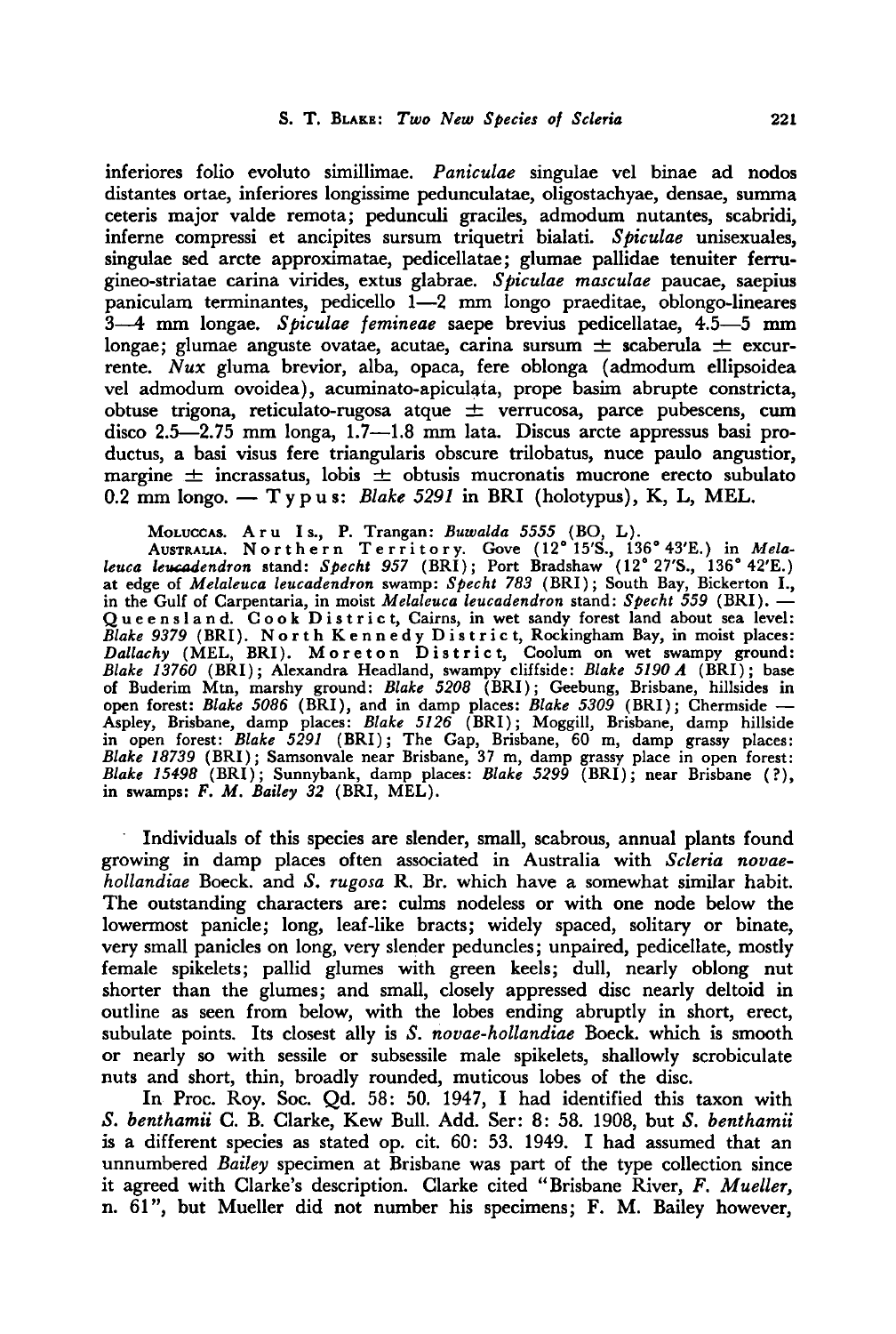sent many numbered specimens to Mueller some of which have been cited as having been collected by Mueller. However, the sheet at Melbourne numbered <sup>61</sup> from which the specimen at Kew would have been taken by Bentham (see Fl. Austr. 1: pref. 12\*. 1863) has a specimen of a different species. This specimen is scanty, but is sufficient to show that the species has stems with <sup>2</sup> or perhaps <sup>3</sup> nodes below the lowermost panicle, denser and rather larger panicles on shorter, stouter, erect peduncles with spikelets more equally distributed, male and female spikelets nearly equal in length and mostly in pairs or the upper ones of <sup>a</sup> branch without accompanying females, broader and more obtuse female glumes, glossy, larger, more ovoid nut about as long as the glumes with more regular reticulations and a thicker disc with definitely recurved margins; I have seen no other specimen to match it.

Bentham referred the type of S. benthamii to S. tessellata Willd. and on a single collection (Rockingham Bay: Dallachy) of S. tricuspidata he based S. tessellata Willd. var. debilis Benth. Fl. Austr. 7: 430. 1878 which is not S. debilis Wright. This epithet is therefore not available and S. tricuspidata has been described independently with a more copious collection as the type of the name. S. tessellata resembles S. tricuspidata in habit but is stouter, with <sup>2</sup> nodes below the inflorescence, longer male spikelets about as long as the female, slightly broader nut more evenly tessellated, and <sup>a</sup> deeply lobed disc with oblong or  $\pm$  obovate,  $\pm$  acuminate lobes with deep  $\pm$  V or Ushaped sinuses.<sup>1</sup>)

S. laxa R. Br. var. pseudotessellata Domin, Biblioth. Bot. 85: 489. 1915 is probably another synonym.

Bentham loc. cit. 428 supposed that S. novae-hollandiae was the same as S. laxa R. Br. Domin, following Clarke's arrangement of specimens at Kew, treated the two names as synonymous, but they belong to quite distinct species. In the original description in Flora 58: 120—1. 1875, Boeckeler quoted "Herb. Luerssen. Port Mackay. Nov. Holland. (Am. D.)". In <sup>1937</sup> I had on loan from Berlin a sheet with <sup>a</sup> TYPE label carrying the upper part of two culms, a packet marked "Herb. O. Boeckeler. Nova Holland. Port Mackay. Am. Dietrich coll. nr 725", and a label reading "Scleria Novae Hollandiae Böklr in Hb Luerssen". This sheet was presumably destroyed in 1943.

Boeckeler described complete plants, so it seems likely that the holotype should have been in Hb. Luerssen (HBG) and that the Berlin sheet was really a clastotype. There is an excellent sheet of *Dietrich* 725 at Melbourne agreeing fully with the description and marked as determined by Boeckeler, and this should be the neotype if no holotype can be found at Hamburg. Domin cited *Dietrich* 2443 p.p. as the type, indicating that it was mixed with material of S. brownii Kunth, a species with which Boeckeler's description does not agree. There is some evidence that some of Dietrich's collection numbers were altered later and this may have occurred in this case with some admixture of material.

S. novae-hollandiae is widely distributed northward from Brisbane through the coastal and subcoastal parts of northern and north-eastern Australia to southern New Guinea, and is also in Guam and Luzon. S. merrillii Palla,

<sup>&#</sup>x27;) This is apparently not Scleria tessellata Willd., but probably S. mikawana Makino. See my paper, this issue p. 200. — J. H. KERN.